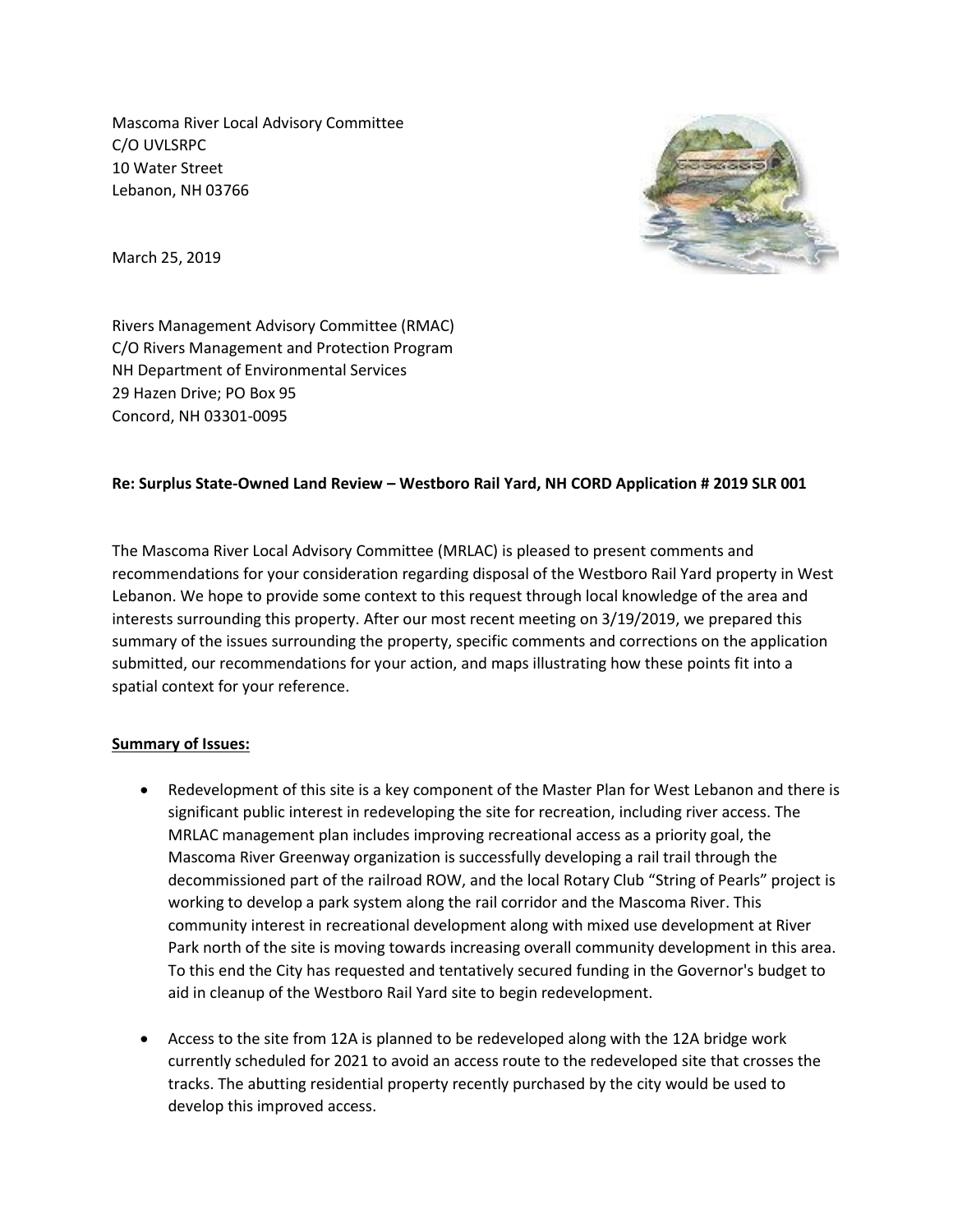- The City has submitted a request to either purchase or lease parts of the Westboro Yard, but this request has been placed on hold by NH DOT because both parties are waiting on funding for demolition of the structures to be finalized. NH DOT is not willing to entertain a request by the City for all the land in the Westboro Yard because they believe some areas (the Rymes location) is still viable for railroad use.
- There is significant local opposition to this lease in part due to safety concerns raised by the Lebanon Fire Chief related to large quantity propane storage in the densely populated West Lebanon central business district. Rymes has offered to installing some, but not all the requested safety measures.
- This is a state historic site and the proposed Rymes lease would increase the land developed for the propane operation from the existing asphalt pad into the historic railcar turntable area. This expansion would stifle the use of this historic and geometric feature as part of the layout of a redeveloped site. Highlighting the historic use of this property would augment the existing small railroad museum in White River Junction, VT.
- There is land on state property with two spur tracks to the north of the railroad ROW, part of which contains one active transloading operation and should be explored as an alternative location for the Rymes operation along with any other public or private lands abutting the rail corridor that do not interfere with municipal development efforts.

## **Comments on Request for Surplus Land Review Action:**

The following item numbers correspond with the NHDOT/Rymes CORD request for surplus land review action, dated by NHDOT 1/10/2019.

| Item#          | Comments                                                                                               |
|----------------|--------------------------------------------------------------------------------------------------------|
| 3              | Improvements for "long-term use" conflict with proposed redevelopment by the City of                   |
|                | Lebanon. Short-term use (2 yrs) while redevelopment progresses would be more desireable.               |
| 5              | The proposed use is within the historic turntable area (turntable has been removed). Future            |
|                | development as city property on a historic site could retain this geometric feature as part of a       |
|                | proposed layout if not leased and developed by Rymes.                                                  |
|                | This figure is inaccurate, the lease is relative to the Westboro Rail Yard parcel (9.4 acres), not the |
|                | entire railroad ROW. The 65,100 sq ft lease area is 16% of the Rail Yard parcel (not <1%).             |
| 8              | Access to the property is also available from Bridge St through other state-owned land, via rail,      |
|                | and S Main St (12A) through a gated drive near the 12A bridge. Access from 12A is to be                |
|                | redeveloped using an abutting parcel recently purchased by Lebanon along with the 12A bridge           |
|                | reconstruction scheduled for 2021.                                                                     |
| 9 <sub>b</sub> | The existing "public access" described is a paved pathway under Bridge St with no direct water         |
|                | access except down a rip-rap slope at the bridge footings, there is also no parking that serves this   |
|                | location. The potential redevelopment of this property would provide actual recreational access        |
|                | to the Connecticut River at the Rail Yard location.                                                    |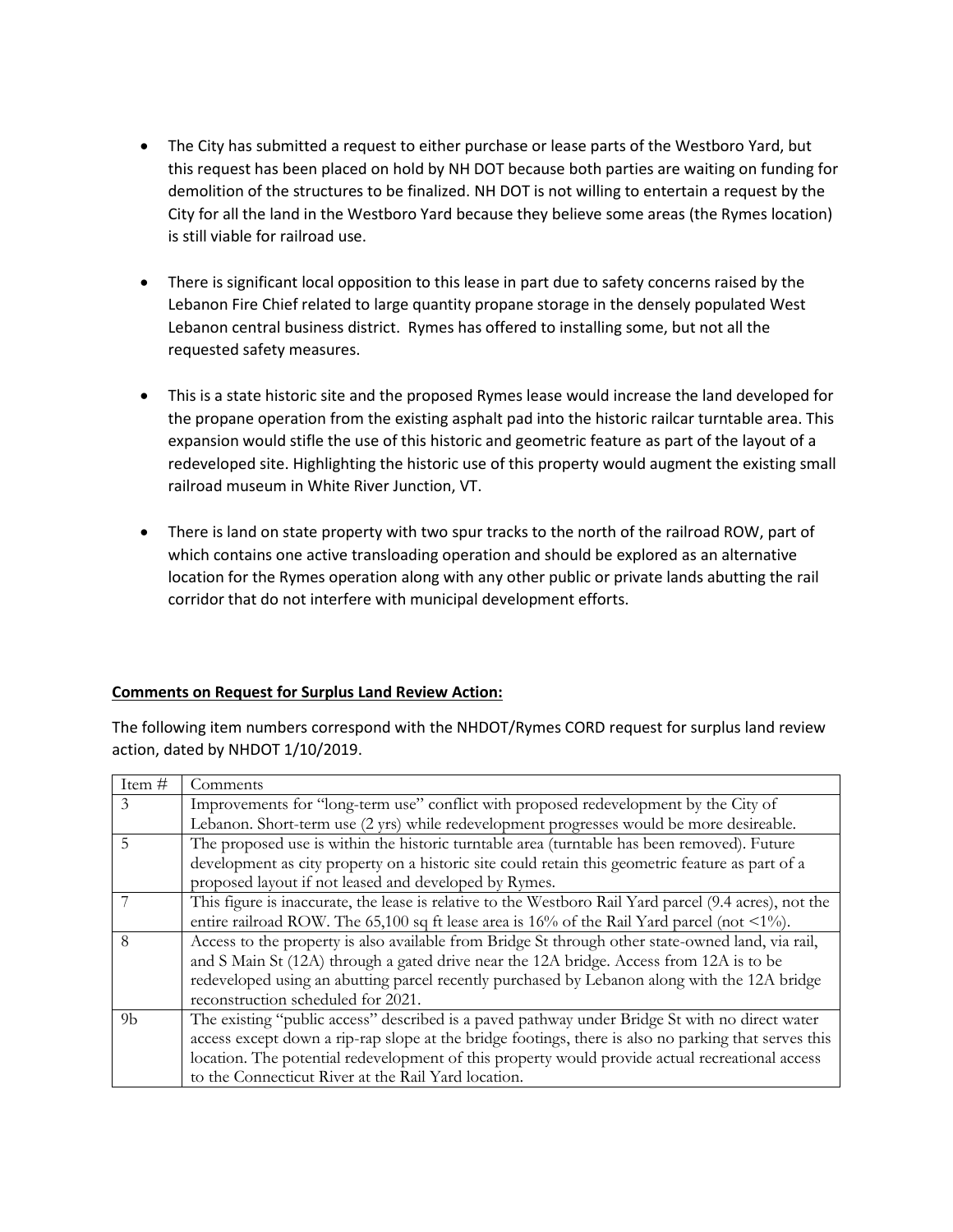## **Recommendations:**

- We recommend the lease not be approved at this time because it does not meet your review criteria for state land disposal. This propane operation would hinder municipal revitalization efforts, because the site would be better used for redevelopment of the West Lebanon central business district, because the redeveloped site at large would provide river access, and because propane storage is not the most scenic or environmentally responsible development type to place adjacent to the Connecticut River on a historic site.
- This request for state land disposal is premature and should at least be placed on hold until the budget for redevelopment is finalized. If approved, NHDOT and Rymes would be directly undercutting the City of Lebanon and the Governor's plans to redevelop this area in the West Lebanon central business district.
- If the lease is approved, we recommend the duration be shortened from 5 years to 2 years. This will allow the lease to be terminated via the currently proposed exit clause following the securing of funding for cleanup and the redevelopment of access to the site along with the planned 12A bridge work in 2021. If the lease is approved, we also recommend reducing the lease area to the limits of the existing asphalt pad to allow redevelopment efforts to occur in the historic turntable area while Rymes continues operation.

We sincerely appreciate your time and consideration regarding this matter and hope this information provides valuable insight to the implications of your decision. Please do not hesitate to contact us regarding any of the information presented here.

Sincerely,

The Mascoma River Local Advisory Committee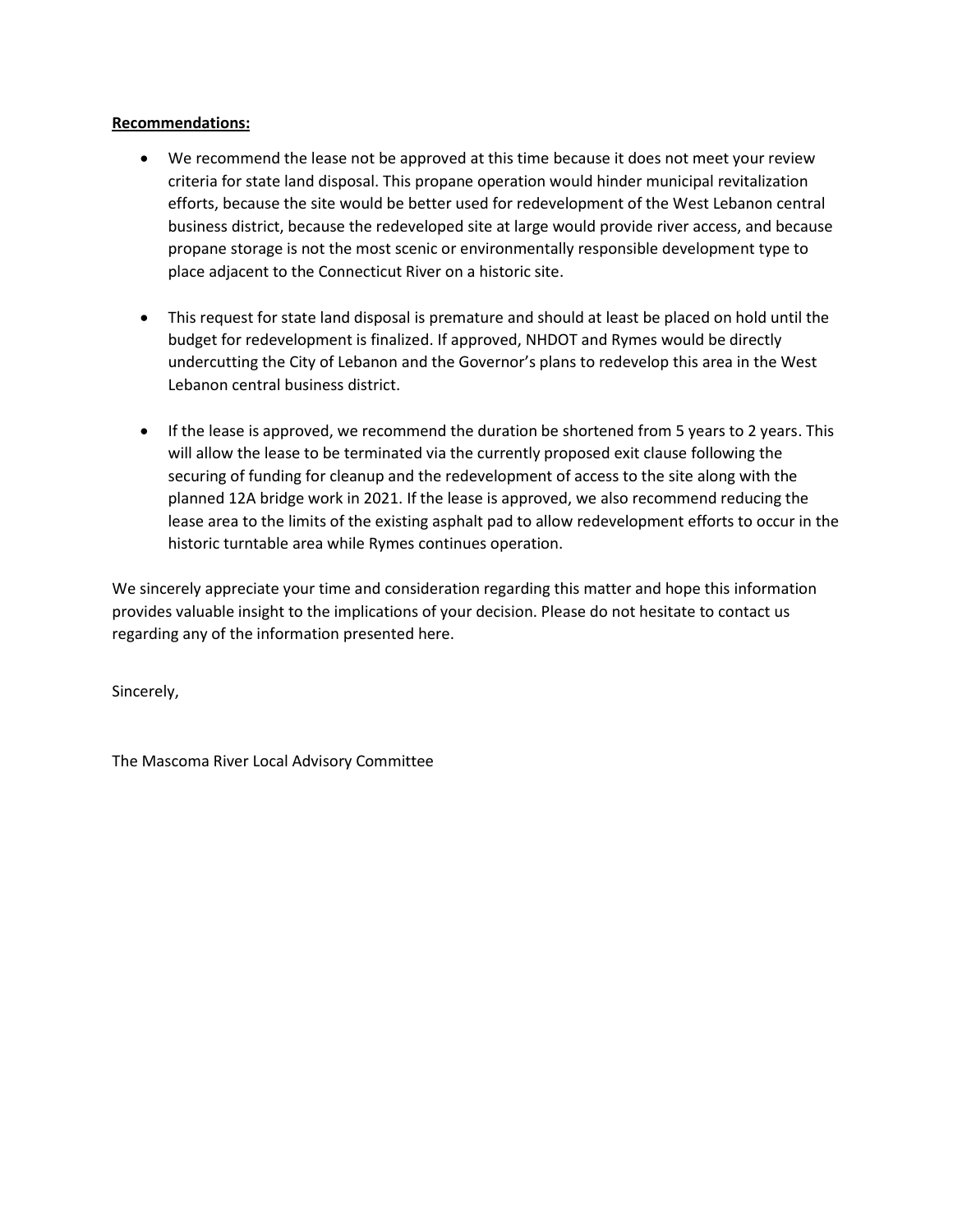

Map 1: Relevant features of Westboro Rail Yard parcel